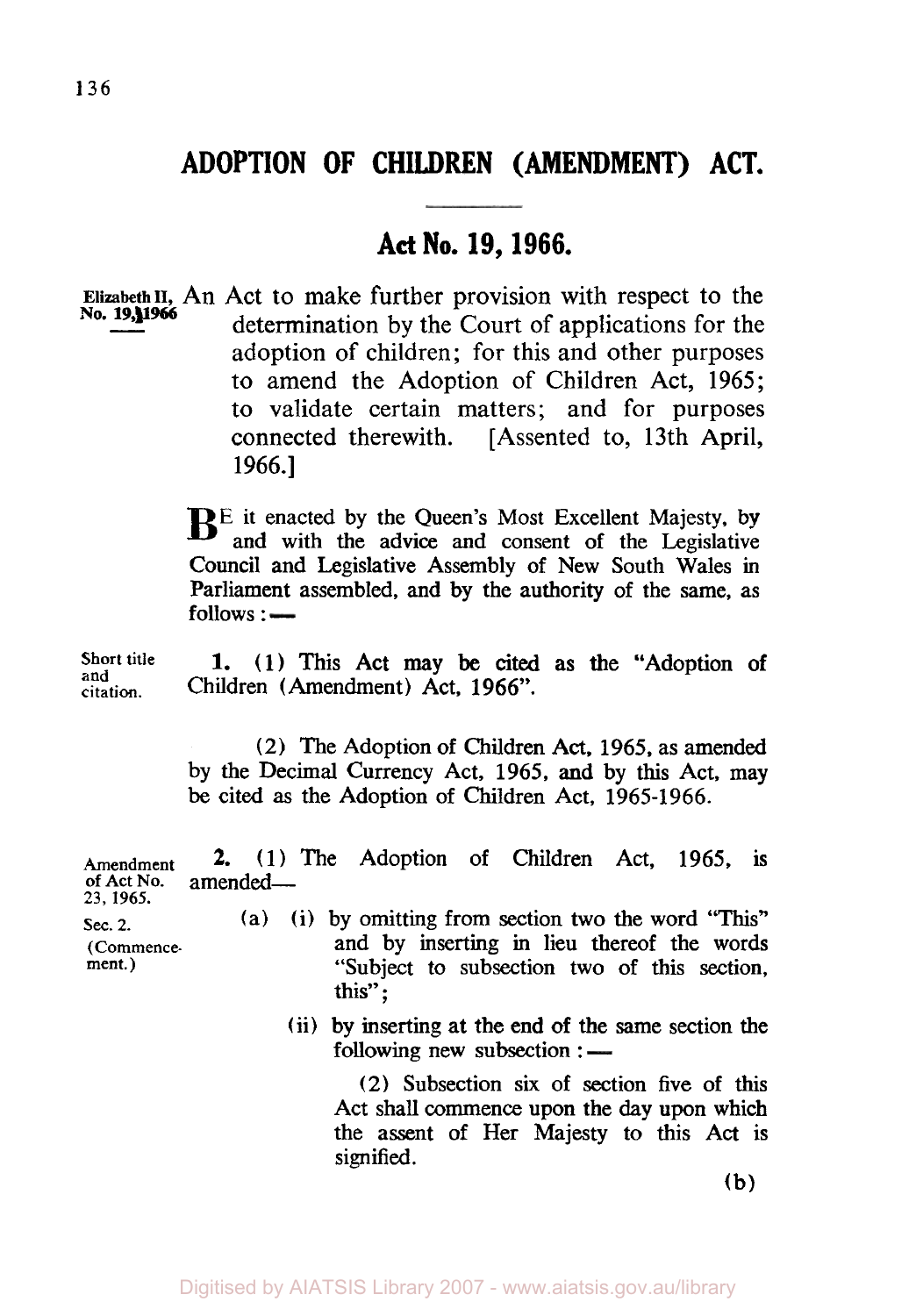(b) by omitting from paragraph (a) of subsection six  $N_0$ , 19, 1966 of section five the word "Act" and by inserting in  $_{\text{Sec. 5.}}$ lieu thereof the word "subsection";  $\frac{\sec 3x}{\sec x}$ 

- (c) by omitting from subsection three of section  $\sec 22$ . twenty-two the words "upon application in writing" (Notice *of*  and by inserting in lieu thereof the words "in applica- $\text{accordance with the rules of Court";} \qquad \text{aof the above order}$
- (d) (i) by omitting from subsection one of section  $_{\text{Sec. 32}}^{\text{orders.}}$ thirty-two the word "application" and by  $\frac{1}{2}$  (Court may inserting **in** lieu thereof the word "request"; dispense with
	- words "the Court is satisfied" and by inserting in lieu thereof the words "it appears to the **(ii)** by omitting from the same subsection the consents.) Court":
	- (iii) by omitting paragraph (e) of the same subsection and by inserting in lieu thereof the following paragraph :
		- (e) by dispensing with the consent so that an order for the adoption of the child may be made, the interests and welfare of the child will be promoted.
	- (iv) by omitting from subsection four of the same section the word "application" wherever occurring and by inserting in lieu thereof the word "request";
	- **(V)** by omitting from subsection five of the same section the words "applying for" wherever occurring and by inserting in lieu thereof the word "requesting" ;
	- (vi) by omitting from the same subsection the word "application" wherever occurring and by inserting in lieu thereof the word "request";
	- (vii) by inserting at the end of the same section the following new subsection :

(6) **A** request under this section shall be made in accordance with the rules of Court.

**(e)** by omitting from section sixty-four the word **(f)**  "before" and by inserting **in** lieu thereof the words (Hearings "heard by"; to be in  $\cos \theta$ to be in